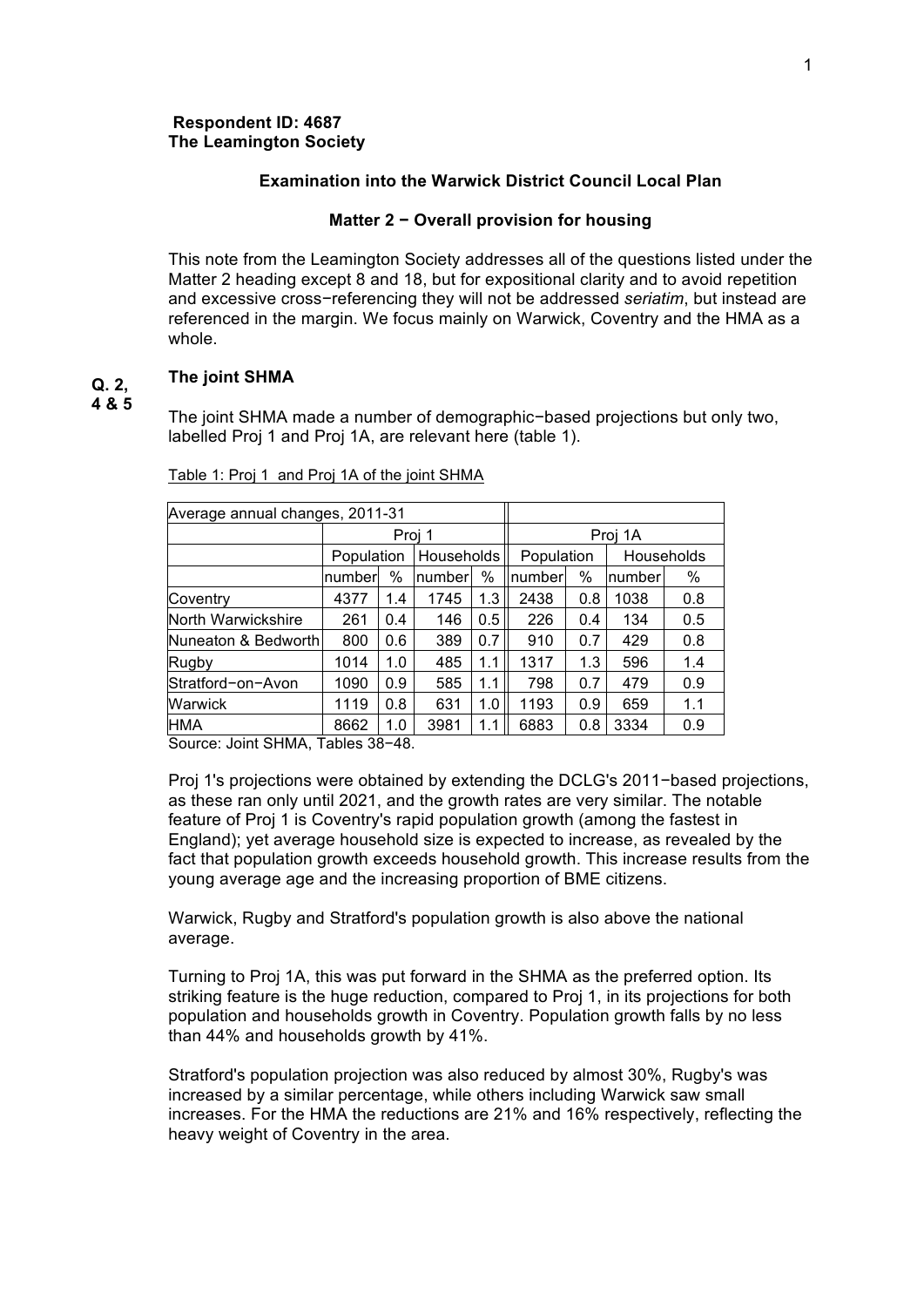Given that Proj 1A was proposed, and accepted, as *the* conclusion of the SHMA, it is unfortunate that the SHMA is rather vague on the exact differences in data and methodology between Proj 1 and Proj 1A.

The 2011 Census revealed Coventry's population to be 11328 less than had been estimated, leading to revisions of estimated growth 2002−10. It appears that the SHMA responded to this by revising downward its expectations of population growth in 2011−31. At the same time, revisions to age structure in 2002−10 fed through into changes in the projected age structure in 2021−31, affecting projections of household formation.

As well as differing dramatically from Proj 1, Proj 1A for Coventry was also massively at variance with the 2011−based DCLG. Coventry's average annual population growth was almost halved, with the effect that the population growth projected by Proj 1A for the *twenty* years 2011−31 (48760) is only marginally more than that projected by the DCLG for the *ten* years 2011−21 (47180).

It is very surprising that neither GL Hearn nor its client authorities appear to have been troubled by these gross conflicts, which must cast doubt upon their robustness.

### **The Addendum**

The Addendum was written as a response to the ONS SNPP 2012−based population projections published on 29 May 2014. For ease of comparison we show the SNPP data alongside that of Proj 1A in table 2.

| Population, average annual changes, 2011-31 |                            |     |  |        |     |  |
|---------------------------------------------|----------------------------|-----|--|--------|-----|--|
|                                             | 2012-based SNPP<br>Proi 1A |     |  |        |     |  |
|                                             | number                     | %   |  | number | %   |  |
| Coventry                                    | 2438                       | 0.8 |  | 4089   | 1.2 |  |
| North Warwickshire                          | 226                        | 0.4 |  | 211    | 0.3 |  |
| Nuneaton & Bedworth                         | 910                        | 0.7 |  | 680    | 0.5 |  |
| Rugby                                       | 1317                       | 1.3 |  | 785    | 0.7 |  |
| Stratford-on-Avon                           | 798                        | 0.7 |  | 559    | 0.4 |  |
| Warwick                                     | 1193                       | 0.9 |  | 848    | 0.6 |  |
| HMA                                         | 6883                       | 0.8 |  | 7172   | 0.8 |  |

Table 2: Comparison of Proj 1A and 2012−based SNPP

Sources: Proj 1; SHMA tables 38−48. SNPP; 2012−based SNPP, ONS. Note: the SNPP numbers here differ slightly from Addendum, figure 2.

For Coventry the SNPP population projection is no less than 68% higher than those of Proj 1A. For Warwick and Stratford, it is nearly 30% lower; for Rugby, 40% lower. The fact that for the HMA overall, the SNPP projection is only 4% higher should not distract us from these huge discrepancies.

Yet such is the uncertainty attaching to population projections this far ahead that it remains possible that Proj 1A will prove to be the more accurate. Figure 5 of the Addendum reports ten projections, all perfectly reasonable, ranging from 360,000 to 420,000 for Coventry's population in 2031. This translates into a difference of about 25,000 houses.

The Addendum attempts to explain these differences in part by reference to unattributable population change (UPC); that is, errors and omissions in data **Q. 6**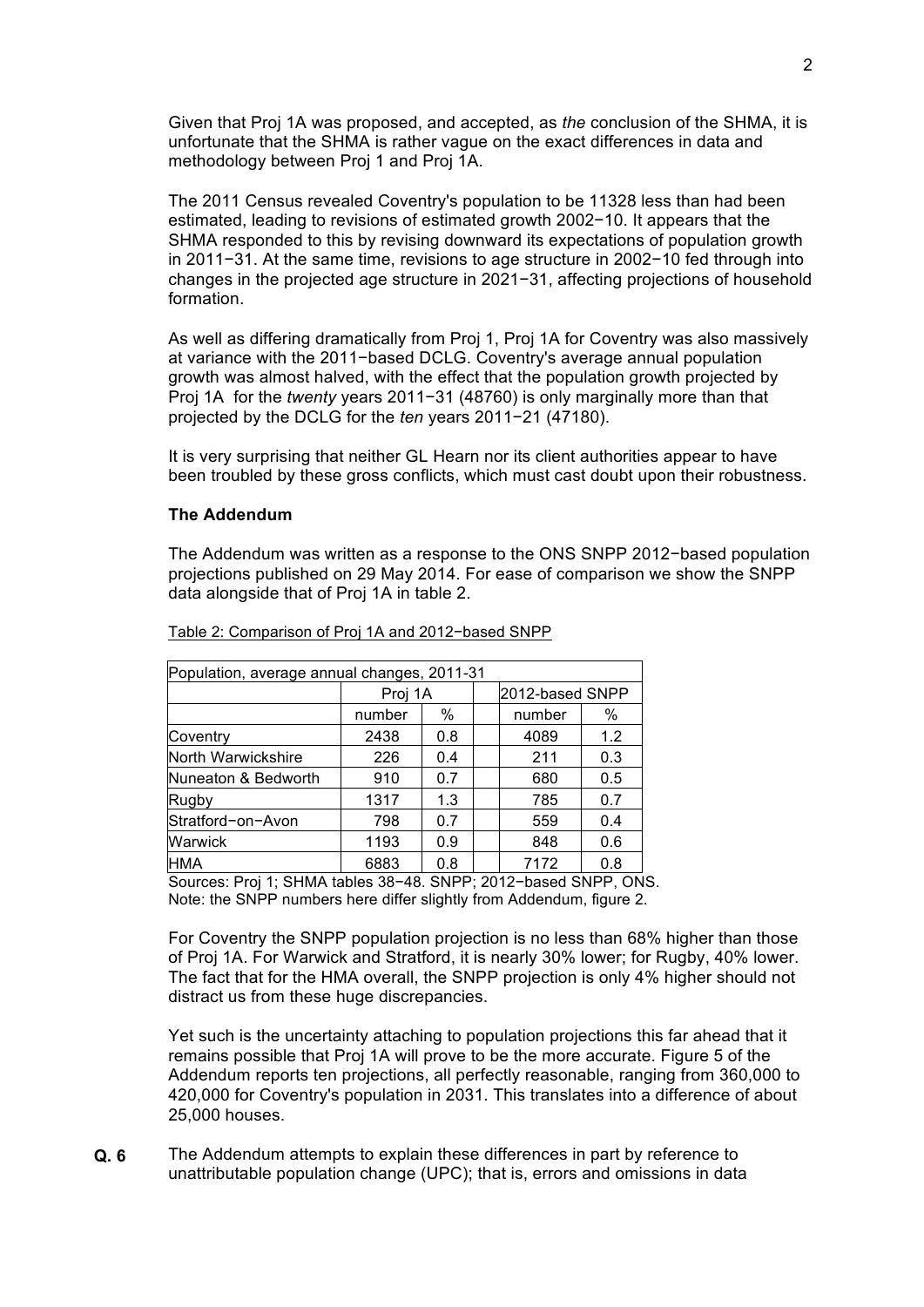collected by the ONS, which may help explain the surprise of Coventry's 2011 Census. The ONS has considered UPC and concluded it is not large or systematic enough to warrant modifying its projections.

The Addendum produced a new projection for housing need, based on the SNPP population data together with a projection of household size. It also produced a projection called 'part return to trend' in which there was an acceleration in decline in household size (table 3).

| Households, average annual changes, 2011-31 |                           |  |                         |  |  |  |
|---------------------------------------------|---------------------------|--|-------------------------|--|--|--|
|                                             | 2012-based<br><b>SNPP</b> |  | Part return to<br>trend |  |  |  |
| Coventry                                    | 1885                      |  | 1811                    |  |  |  |
| North Warwickshire                          | 159                       |  | 204                     |  |  |  |
| Nuneaton & Bedworth                         | 394                       |  | 422                     |  |  |  |
| Rugby                                       | 441                       |  | 453                     |  |  |  |
| Stratford-on-Avon                           | 463                       |  | 508                     |  |  |  |
| Warwick                                     | 564                       |  | 606                     |  |  |  |
| HMA                                         | 3906                      |  | 4004                    |  |  |  |

Table 3: Comparison of 2012−based SNPP and part return to trend

Source: Addendum figure 6.

### **Household size**

Although the part return to trend projection changes the numbers relatively little, it focuses attention on household formation rates and their effect on average household size. This is an important issue. Warwick's housing requirement would fall by about 50% if household size stabilised, and Stratford's by 92%. **Q. 5**

Data on household size for England are shown in chart 1, projected to 2037.

Average household size in England, having shown a reduction in every Census since 1911, remained unchanged (at 2.36 persons) between 2002 and 2012 (see chart). The Addendum argued that since DCLG projections of household size were based on the relatively recent past, this levelling off would result in larger household sizes being projected. The part return to trend scenario assumes that "household formation rates may increase, relative to the trends in the 2011−based Household Projections, as housing market conditions improve" (para. 2.28).

We do not find the reasoning underlying the "part return to trend" scenario convincing. First, it is not correct to say that the DCLG projections of household size are based only on recent past data. The projection process includes fitting trends through the available Census points (1971,1981, 1991, 2001 and 2011). That explains why, in the chart, the decline in household size is projected to resume, following the standstill of 2002−12, though at a slower rate than observed in the latter part of the 20th century.

Second, as is clear from the chart, household size began to decline more slowly from about 1991, before ceasing altogether from 2002 to 2012. Apart from the last few years, this period coincides with what the former Governor of the Bank of England labelled the "NICE" period − the period of non−inflationary continuous expansion − when low unemployment, rising real incomes and exceptionally easy credit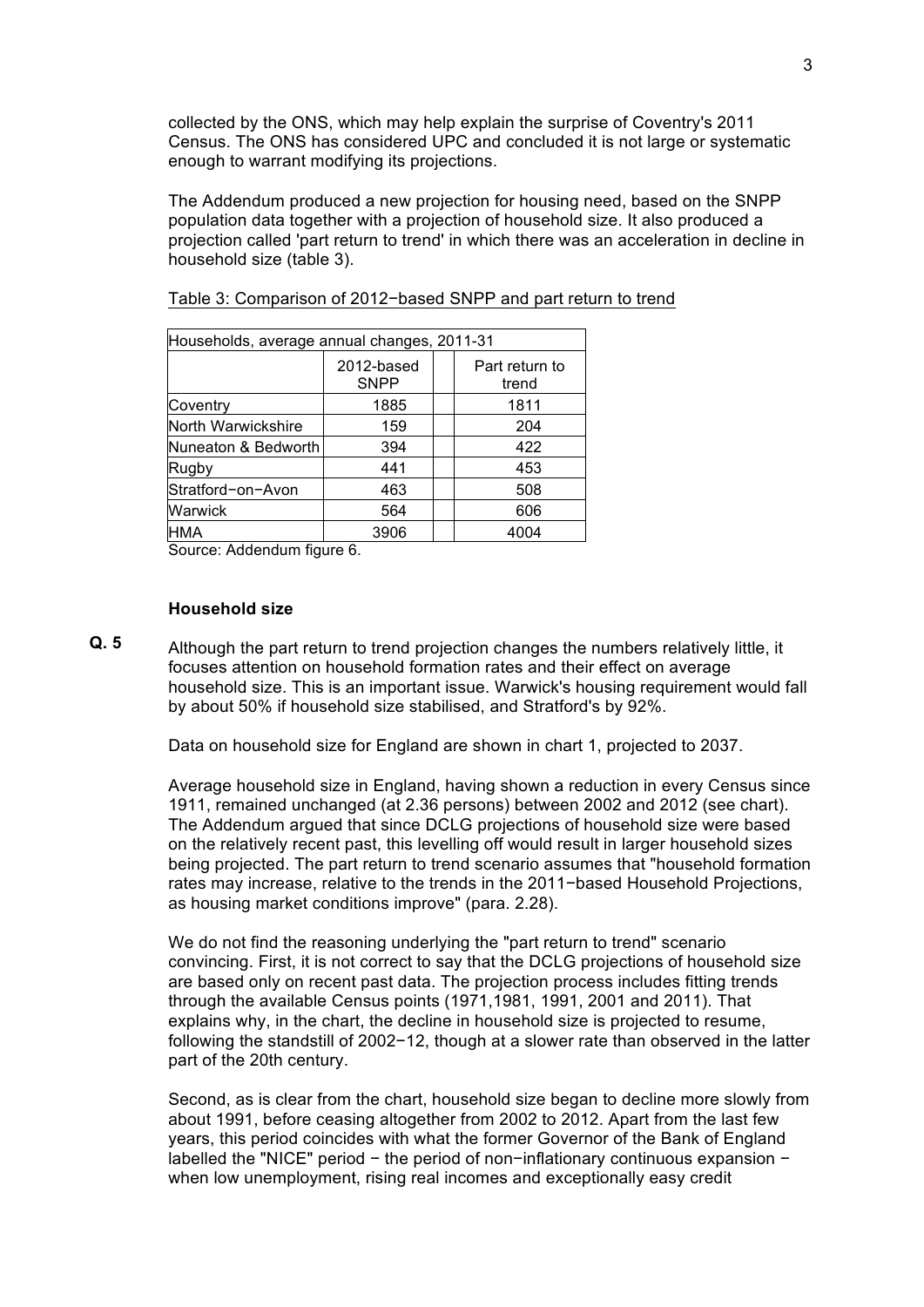conditions made it easy for young couples or singles to set up a new household. The argument that adverse economic conditions caused the levelling off of household formation simply does not fit the facts.



Source: Household Projections 2012-based: Methodological Report. DCLG February 2015. Vertical axis is in logarithmic scale so the slope of the graph gives the rate of change.

Third, even if the argument fitted the facts, it is facile to assume that these forces will go into reverse "as housing market conditions improve" (para. 2.28), because we have no way of knowing whether such improvement (which is actually quite difficult to define) will in fact occur. It is hard to see how a significant fall in house prices and rents relative to incomes could occur without destabilising the economy, while unemployment, job insecurity and heavy personal indebtedness are features of many young people's lives that are not likely to disappear in the foreseeable future. Looking at economic prospects more broadly, many economists of international repute believe that the Western economies will never again experience the rapid economic growth of the 60 years ending in 2008.

For these reasons we believe that the resumption of a year-on−year decline in household size is by no means certain. The key point is that the DCLG method of projecting future household size, because it merely consists of fitting a trend line to past data, has absolutely no power to predict a change in trend. It can only follow events; never predict them. Therefore the robustness of all existing projections of household size is highly questionable.

### **The DCLG 2012−based Household Projections**

The Addendum's demographic based projections of households have arguably been superseded by these projections, published February 2015. Table 4 compares the DCLG projection of household numbers with those in the Addendum. **Q. 3**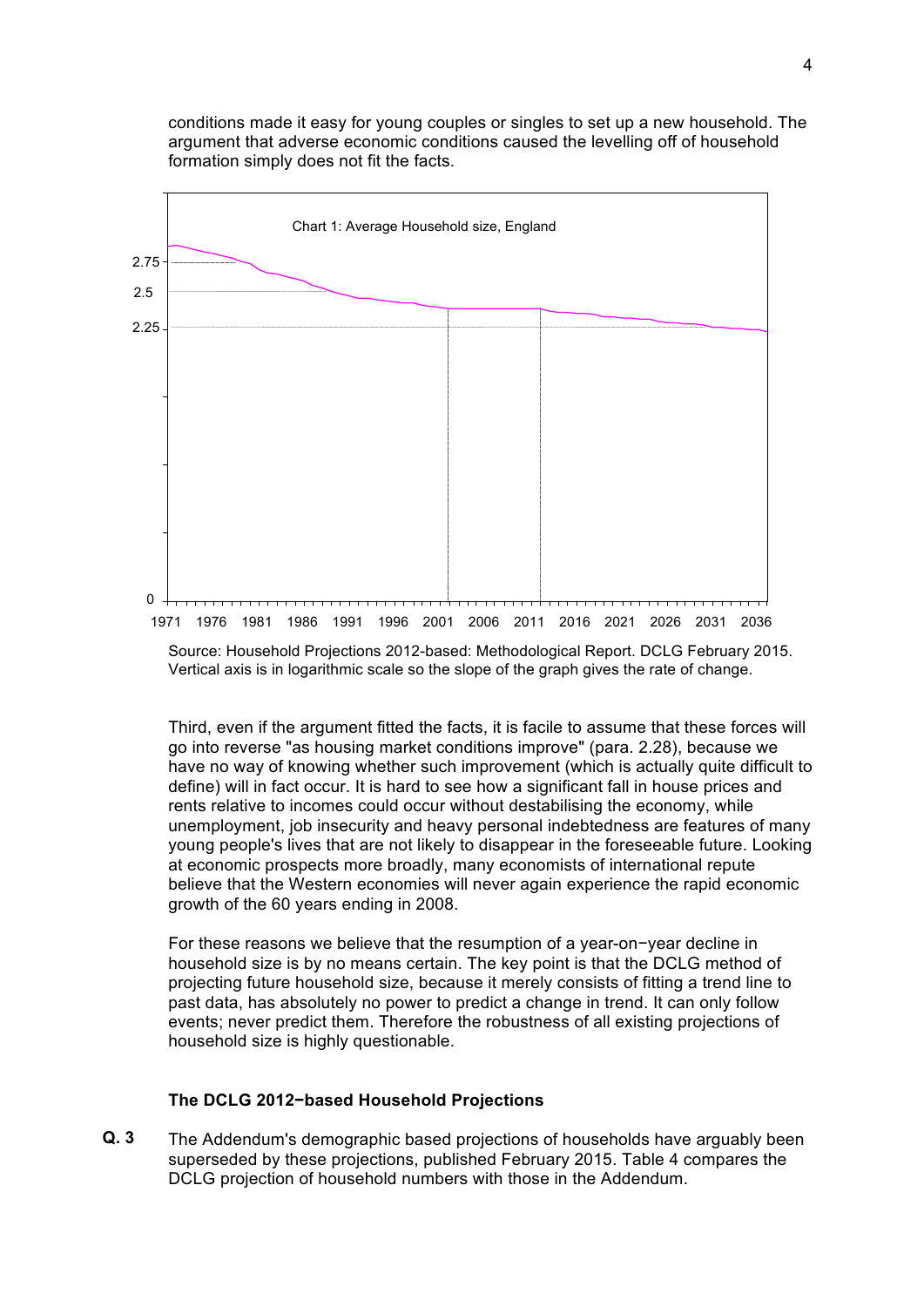# **The DCLG 2012−based Household Projections**

The Addendum's demographic based projections of households have arguably been superseded by these projections, published February 2015. Table 4 compares the DCLG projection of household numbers with those in the Addendum. **Q. 3**

|                                               |                           | Addendum                  |                         |  |  |
|-----------------------------------------------|---------------------------|---------------------------|-------------------------|--|--|
| Households, 2011-31,<br>average annual change | $2012 -$<br>based<br>DCLG | 2012-based<br><b>SNPP</b> | Part return<br>to trend |  |  |
| Coventry                                      | 1935                      | 1885                      | 1811                    |  |  |
| North Warwickshire                            | 165                       | 159                       | 204                     |  |  |
| Nuneaton and Bedworth                         | 445                       | 394                       | 422                     |  |  |
| Rugby                                         | 462                       | 441                       | 453                     |  |  |
| Stratford-on-Avon                             | 466                       | 463                       | 508                     |  |  |
| Warwick                                       | 590                       | 564                       | 606                     |  |  |
| HMA                                           | 4064                      | 3906                      | 4004                    |  |  |

Table 4: Comparison of 2012−based DCLG projections and Addendum

Sources: table 3 above; DCLG. For comparability with the Addendum, DCLG numbers have been increased by 3% to allow for empty and second homes.

Of the three, we regard the DCLG as the most authoritative. A full evaluation however should take account of economic projections of labour supply and demand, which we now consider.

## **Economy−based projections**

### **Q. 7**

The SHMA made some forecasts of economic growth in the HMA and the associated increase in the demand for labour (job creation), in association with Experian (table 5).

| Table 5: Forecasts of economic growth and labour demand (Experian) |  |  |  |  |
|--------------------------------------------------------------------|--|--|--|--|
|--------------------------------------------------------------------|--|--|--|--|

| 2011-31, Rates of growth % Econ growth pa |      | Jobs (demand for<br>labour) p.a. | Implied lab.<br>productivity<br>growth p.a. | Jobs<br>(demand)<br>total |
|-------------------------------------------|------|----------------------------------|---------------------------------------------|---------------------------|
|                                           |      |                                  |                                             |                           |
| Coventry                                  | 1.9  | 0.7                              | 1.2                                         | 15.0                      |
| North Warwickshire                        | 1.9  | 1.0                              | 0.9                                         | 21.3                      |
| Nuneaton and Bedworth                     | 1.7  | 0.5                              | 1.2                                         | 9.7                       |
| Rugby                                     | 1.9  | 0.7                              | 1.2                                         | 14.0                      |
| Stratford-on-Avon                         | 1.6  | 0.7                              | 0.9                                         | 15.0                      |
| Warwick                                   | 1.7  | 0.6                              | 1.1                                         | 11.8                      |
| <b>HMA</b>                                | n.a. | 0.7                              | n.a.                                        | 14.3                      |
| UK                                        | 2.0  | 0.5                              | 1.5                                         | 11.1                      |
| W.Midlands                                | 1.7  | 0.7                              | 1.0                                         | 14.0                      |

Sources: joint SHMA, tables 30 and 31; author's calculations

Space limitations preclude a full examination of these projections. However, the extreme sensitivity of labour demand to small variations in growth of output or labour productivity requires emphasis. From the table we see that if output were to grow ¼%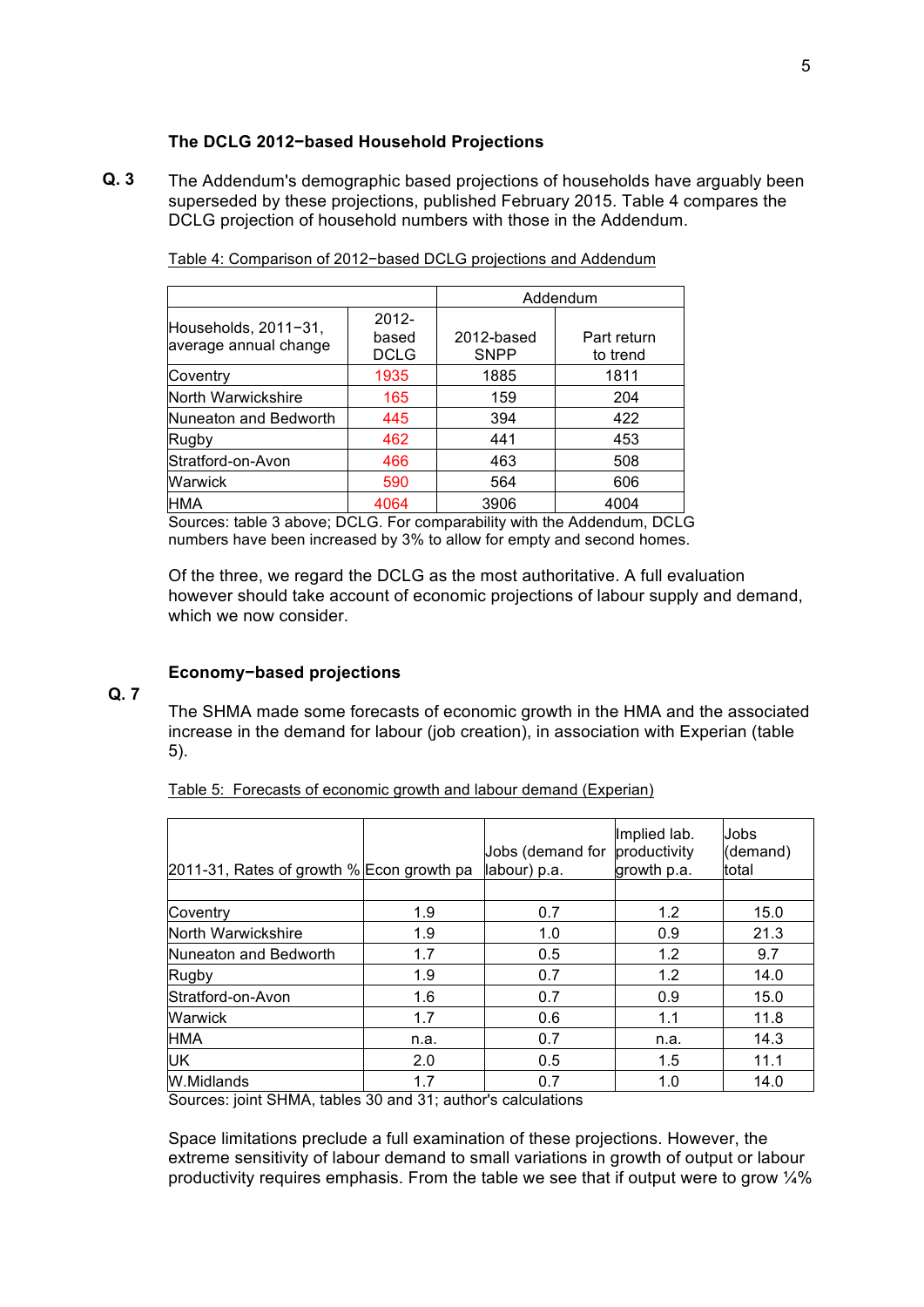more slowly and productivity ¼% faster, growth of jobs would become nil or negligible in every authority in the HMA except for North Warwickshire. (For comparison, labour productivity for the UK economy as a whole grew at an average of 1.7% per year 1973−2003 and at 1.6% per year 1994−2007.)

Moving now to the Addendum, this reconsidered the Experian−based forecast and another forecast made by Cambridge Econometrics.

### **Commuting**

As an arithmetic necessity the growth in local residents' employment equals the growth of local labour demand minus the growth of net inward commuting. Despite its importance in housing policy, commuting receives little consideration in either the SHMA and the Addendum.

Projections of local residents' employment growth, with *ad hoc* allowance for commuting, are reported in Addendum figures 11 and 12. Unfortunately the treatment is unclear (para. 3.18). We will consider only the labour demand column since it appears to differ from labour supply only in its assumptions about commuting. Both appear to measure the potential increase in local employment.

The key question is how this increase (measured here in terms of houses) matches the demographic−based housing projections.

In the Experian forecast (Addendum, figure 11), for the HMA as a whole the discrepancy is about 10%, well within the margin of statistical error. The same is true of Nuneaton and Bedworth, Rugby and Warwick. The only serious mismatch is in Coventry, where it appears that a housing policy that responded to demographic change would build around 800 homes per year more than a policy that responds to growth of local labour demand.

In the Cambridge Econometrics forecast (Addendum, figure 12), for the HMA as a whole the mismatch is again within the margin of statistical uncertainty. For Coventry, the mismatch is significantly smaller than in the Experian forecast, but the mismatches for Rugby, Stratford and Warwick is significantly larger. However, the Cambridge Econometrics employment forecast is notably optimistic in its prediction that employment growth in the HMA 2011−31 will be 50% faster than in the UK as a whole, and 25% faster than in the West Midlands. This suggests that all of its numbers for the HMA are too high.

### **Conclusions**

#### **Q. 7 & 10**

We conclude that, for the HMA as a whole, given the margins of error, there is insufficient basis in the economic models for changing the housing requirement for the HMA indicated by demographic models. The Addendum supports this view (para. 5.30).

For Coventry it appears that there is possibly a significant prospective excess supply in the local labour market. However this can be resolved in several ways: most obviously, by wage adjustment that promotes job creation and reduces net immigration (which accounted for 83% of Coventry's population growth in 2012), and by increased outward commuting.

The alternative, of building more houses in other parts of the HMA to encourage Coventry residents to relocate, has several dangers. First, it echoes Soviet-type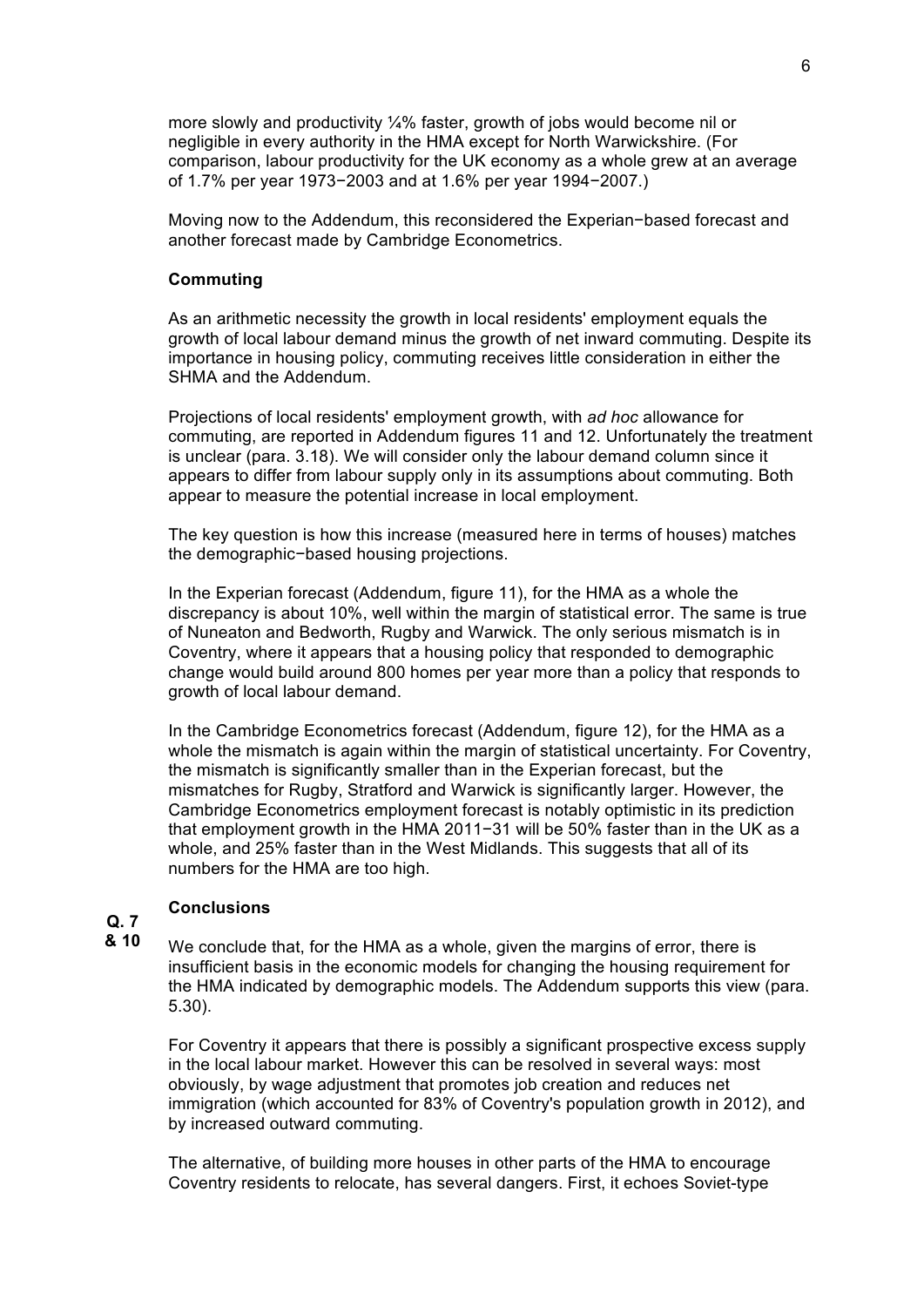planning in its failure to recognise that it is not just the physical availability of homes, but also their price and many other criteria, that influence a person's choice whether to move into an area to take up a job or commute from outside. This is particularly relevant to Warwick, where the prices of homes and rents are among the highest in the sub-region. Even 'affordable' housing in the district is unaffordable by Coventry standards. This is not likely to change significantly in the foreseeable future.

Second, the growth of jobs in Warwick is also very uncertain, and housing growth could well outstrip local jobs growth. This point is important because planners often assume that while building too few houses has social costs, building too many does not. This encourages an upward bias in the adoption of target numbers. However many houses are built, they will always be occupied eventually, so it will always appear that the 'right' number was built. But if housing growth exceeds local jobs growth then as well as overloading the local infrastructure this must lead to increased outward commuting; arguably, a cure that is worse than the disease. **Q. 14−17**

> Taking all these factors into account, our view is that the appropriate housing target for Warwick district is the 590 per year of the 2012−based DCLG (table 7, column 2 above). This is, after all, the most up to date and (with apologies to GL Hearn) most authoritative projection. Of course, the Addendum's 2012−based SNPP projection is negligibly different (column 3). For reasons already explained, we reject the Addendum's 'part return to trend' projection (column 4). As explained, we believe that adding to these numbers in order to provide a 'safety margin' would be a mistake incurring significant social costs.

### **The totals agreed by the HMA authorities**

As LP20 indicates, the leaders of the HMA authorities have agreed that the huge upward revision of Coventry's target between Proj 1A of the SHMA and the Addendum could not be met, and the excess numbers should be redistributed, initially in part, to the other authorities in the HMA (table 6). **Q. 1, 9 & 13**

|                       |             | Addendum, Redistribution | <b>New</b> | % increase |
|-----------------------|-------------|--------------------------|------------|------------|
| Annual, 2011-31       | part return |                          | total      | or         |
|                       | to trend    |                          |            | decrease   |
| Coventry              | 1811        | -631                     | 1180       | -35        |
| North Warwickshire    | 204         | $-29$                    | 175        | $-14$      |
| Nuneaton and Bedworth | 422         | 73                       | 495        | 17         |
| Rugby                 | 453         | 207                      | 660        | 46         |
| Stratford-on-Avon     | 508         | 32                       | 540        | 6          |
| Warwick               | 606         | 114                      | 720        | 19         |
| Unallocated           |             | 234                      | 234        |            |
| HMA                   | 4004        |                          | 4004       |            |

Table 6: Redistribution of Coventry's housing requirement to other districts

Source: LP20

It should be noted this redistribution is only partial; a further 234 houses per year are at present in limbo. The small redistribution from North Warwickshire is explained by special factors.

We object to this redistribution; first, because the process has been in clear breach of Policy DS20. The agreement has been entered into hastily, without any evaluation of **Q. 13**